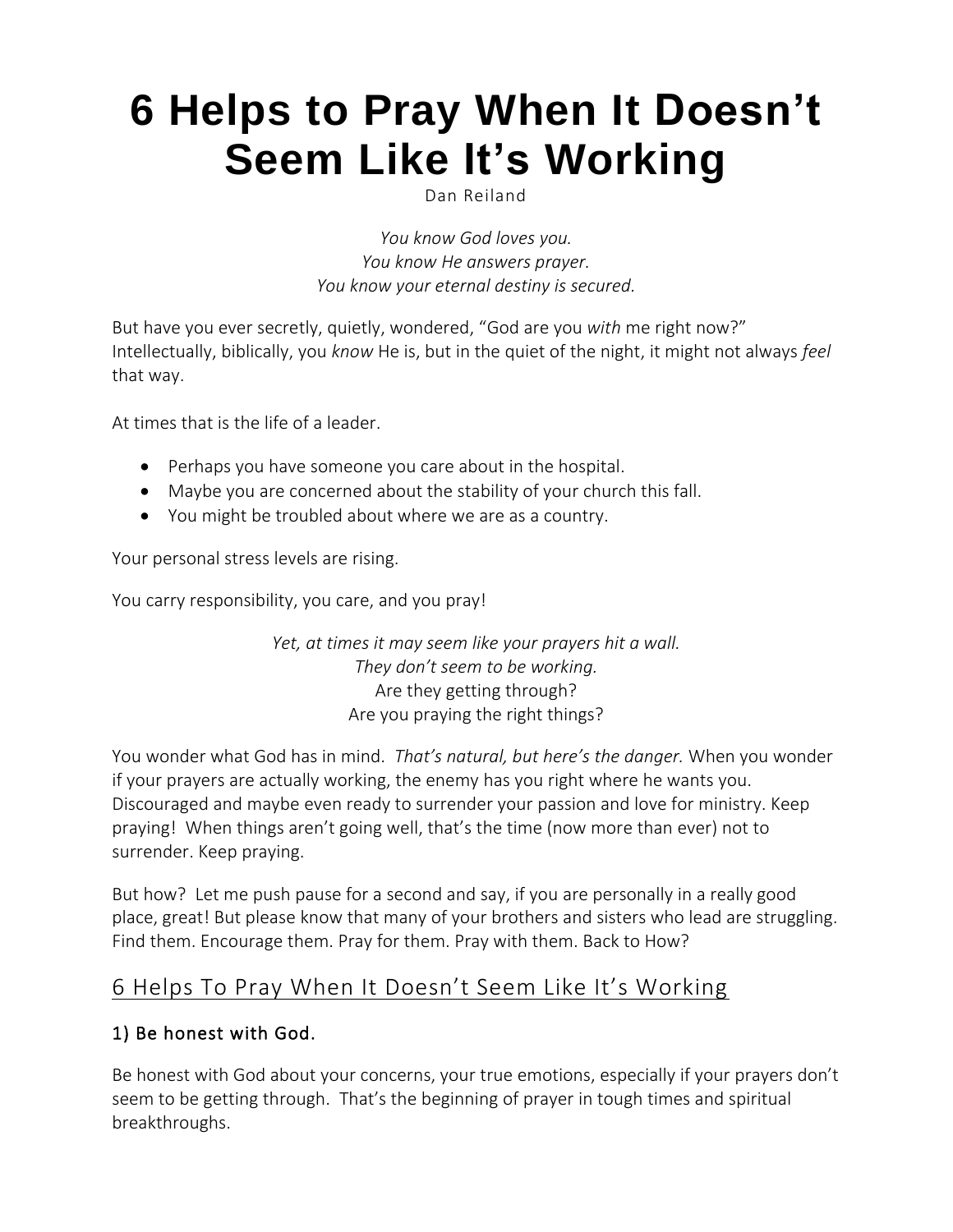God will meet you where you're at. You might be overwhelmed, overworked, bewildered, may be discouraged. But, God will meet you in your honesty. Or it might be a bunch of little things, but the cumulative effect is unrelenting and therefore exhausting.

Jesus knows what you feel; He's felt it too; when you are honest, you connect with His Spirit in a way that you sense it. You may still wonder about the outcomes of prayer, but you know He is with you.

#### 2) Believe that God *can* move the mountain you need moved.

There are times when our faith is challenged; we pray for the miracle but allow our human interpretation of the situation to dull our faith. Lord, teach us to pray with great faith. Human circumstances are real, and they influence how we pray; we are not to pray flippantly or foolishly but still believe that God can.

*The moment you stop believing that God can – doesn't change God; it changes how you pray, and sometimes if you pray.* It's easy to get stuck in that thin space between knowing God can but not believing He will. So don't make up God's mind for Him; pray your heart's desire

## 3) Ask God to reveal the bigger picture.

Who among us knows the mind of God? Yet, He gives us access to appeal to Him about what we don't know or understand. At times I've thought my prayers were a cop-out when I pray big and bold, but then I include, "If it's your will." But candidly, my prayers need to be in alignment with God's will; He can't go against His own nature.

And why would we pray differently than God's will? With that in mind. It's better to start our prayers with "God, reveal your will to me" and "Jesus, teach me to pray." Both of those work well for me and will for you too.

The point is that when we have a better idea of God's purpose and plan, right where we are leading, we gain more confidence in our prayers. God is not keeping secrets from us, but we are often not ready for all He knows. Still, there is always a little more we are ready for. Ask God for that.

#### 4) Borrow someone else's faith.

One of my favorite and spiritually encouraging stories is our founding, and senior pastor tells about the early history of 12Stone Church.

The early years of the church plant were tough; in short, it wasn't working. Pastor Kevin (PK) was ready to give up. He talked with his friend and senior pastor of the church, who sent him out about maybe coming back. The pastor responded, "If you no longer have enough faith, borrow mine."